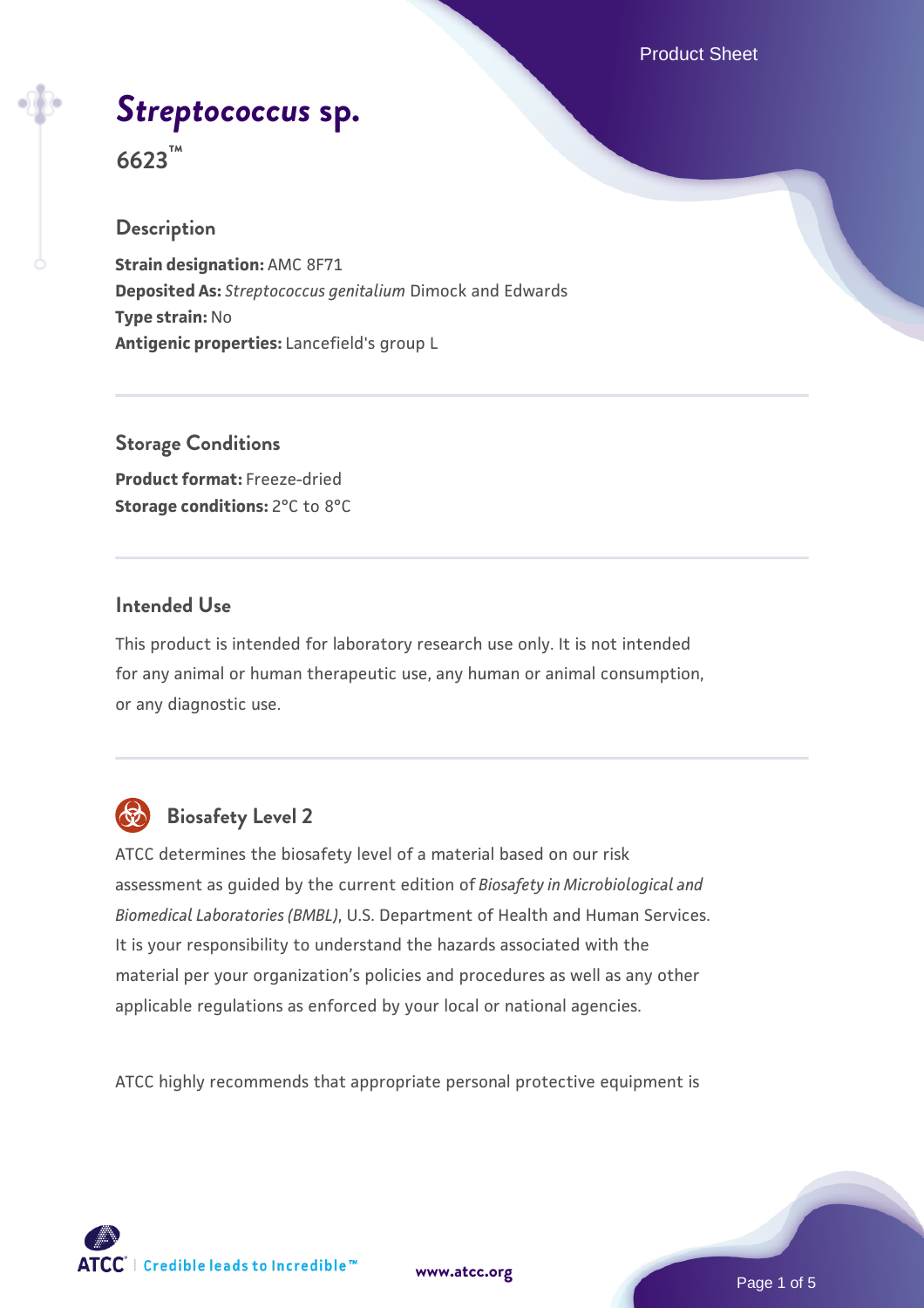always used when handling vials. For cultures that require storage in liquid nitrogen, it is important to note that some vials may leak when submersed in liquid nitrogen and will slowly fill with liquid nitrogen. Upon thawing, the conversion of the liquid nitrogen back to its gas phase may result in the vial exploding or blowing off its cap with dangerous force creating flying debris. Unless necessary, ATCC recommends that these cultures be stored in the vapor phase of liquid nitrogen rather than submersed in liquid nitrogen.

## **Certificate of Analysis**

For batch-specific test results, refer to the applicable certificate of analysis that can be found at www.atcc.org.

#### **Growth Conditions**

**Medium:**  [ATCC Medium 44: Brain Heart Infusion Agar/Broth](https://www.atcc.org/-/media/product-assets/documents/microbial-media-formulations/4/4/atcc-medium-44.pdf?rev=ce06ac4e5438493b896cd46c7d875629) [ATCC Medium 260: Trypticase soy agar/broth with defibrinated sheep blood](https://www.atcc.org/-/media/product-assets/documents/microbial-media-formulations/2/6/0/atcc-medium-0260.pdf?rev=5d6614780b1c4acf817a324e2507f087) **Temperature:** 37°C **Atmosphere:** Aerobic

## **Handling Procedures**

- 1. Open vial according to enclosed instructions.
- 2. Using a single tube of #44 broth (5 to 6 ml), withdraw approximately 0.5 to 1.0 ml with a Pasteur or 1.0 ml pipette. Rehydrate the entire pellet.
- 3. Aseptically transfer this aliquot back into the broth tube. Mix well.
- 4. Use several drops of the suspension to inoculate a #260 agar slant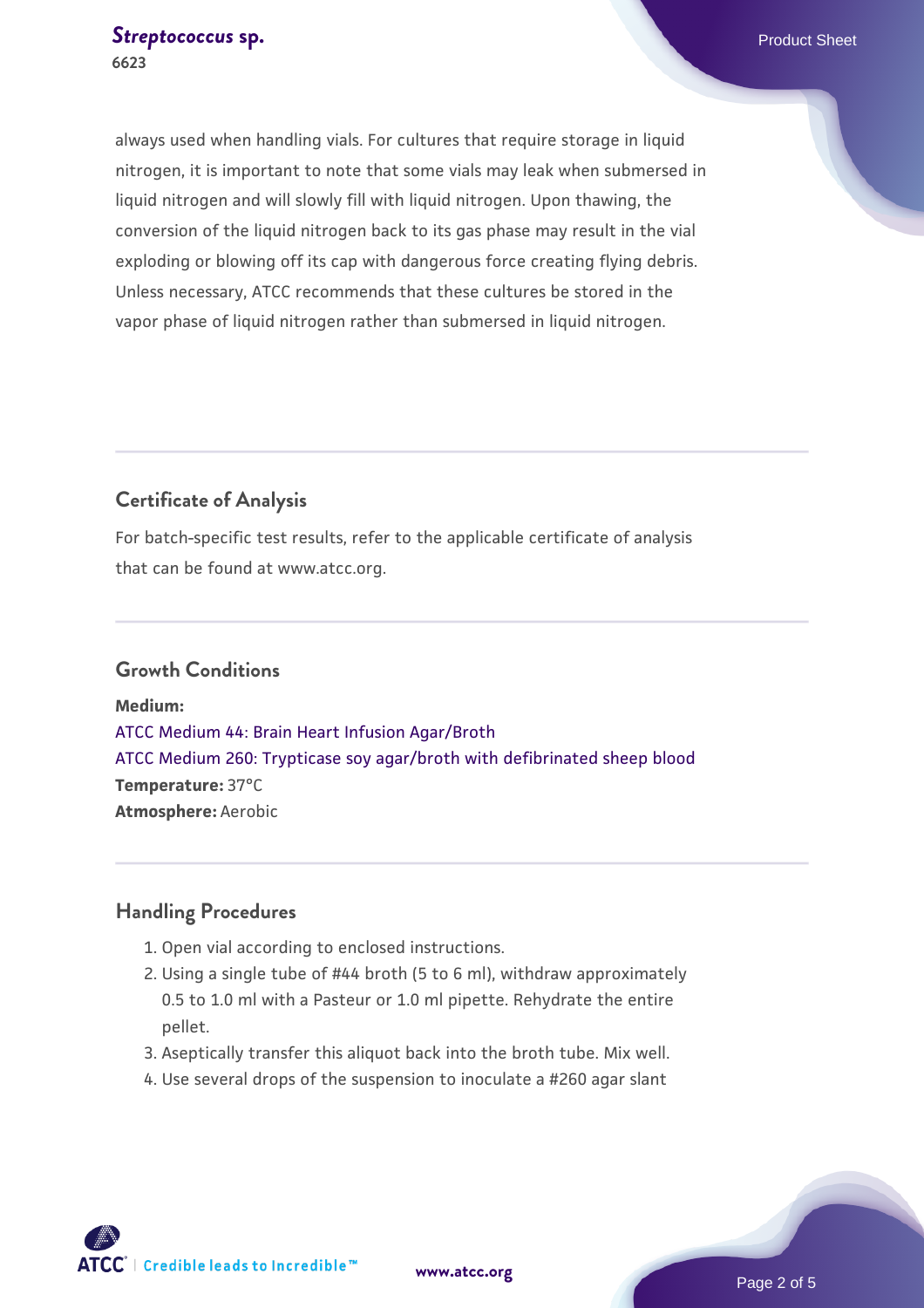**[Streptococcus](https://www.atcc.org/products/6623) [sp.](https://www.atcc.org/products/6623) Product Sheet Streptococcus** sp. **6623**

and/or plate.

5. Incubate the tubes and plate at  $37^{\circ}$ C for 24 hours.

#### **Notes**

Colonies on #260 plates are pinpoint, entire, slightly dry, circular, smooth, and translucent.

Additional information on this culture is available on the ATCC web site at [www.atcc.org.](http://www.atcc.org/)

## **Material Citation**

If use of this material results in a scientific publication, please cite the material in the following manner: *Streptococcus* sp. (ATCC 6623)

#### **References**

References and other information relating to this material are available at www.atcc.org.

#### **Warranty**

The product is provided 'AS IS' and the viability of ATCC® products is warranted for 30 days from the date of shipment, provided that the customer has stored and handled the product according to the information included on the product information sheet, website, and Certificate of Analysis. For living cultures, ATCC lists the media formulation and reagents that have been found to be effective for the product. While other unspecified media and reagents may also produce satisfactory results, a change in the ATCC and/or depositor-recommended protocols may affect the



**[www.atcc.org](http://www.atcc.org)**

Page 3 of 5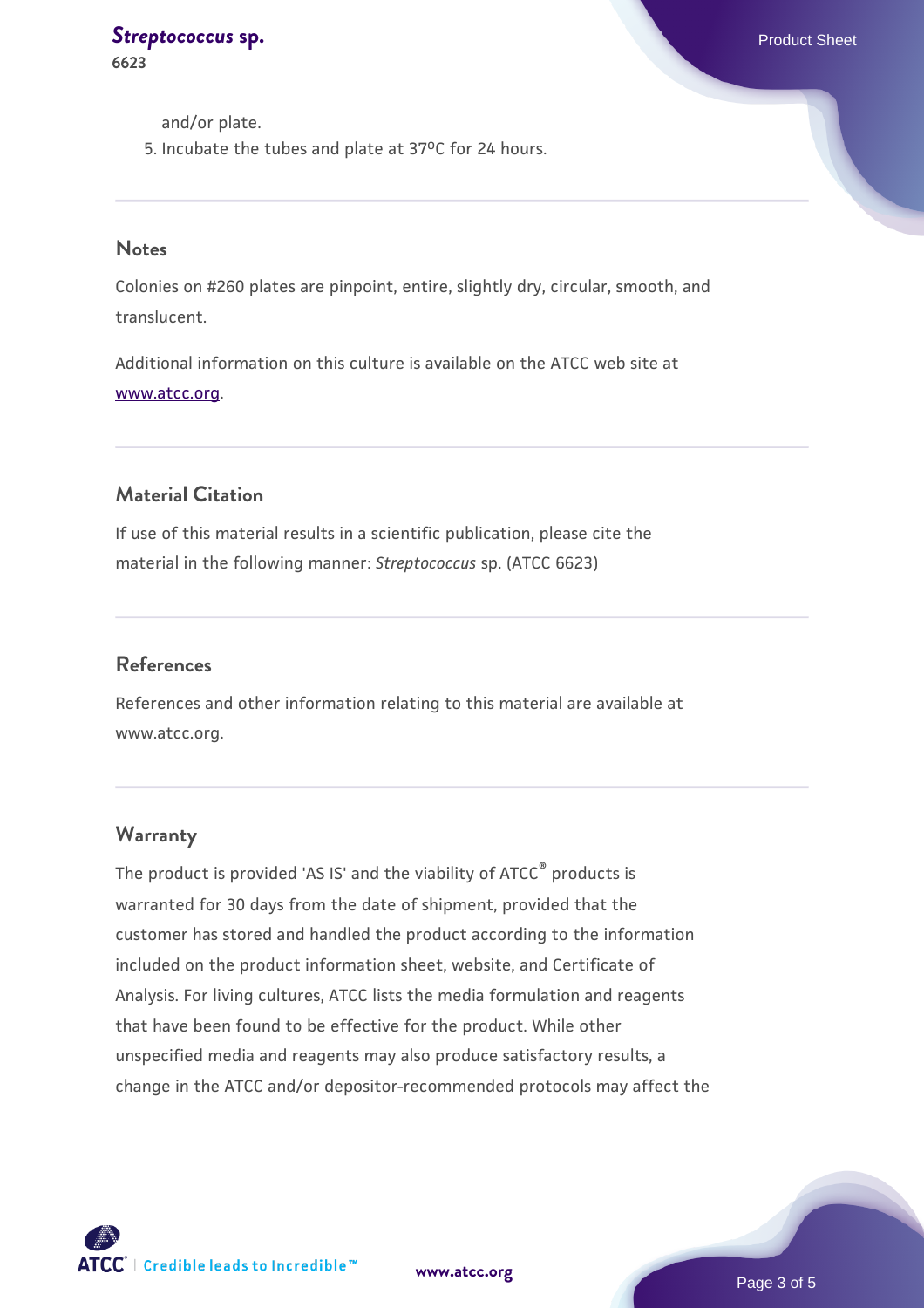#### **[Streptococcus](https://www.atcc.org/products/6623) [sp.](https://www.atcc.org/products/6623) Product Sheet Streptococcus** sp. **6623**

recovery, growth, and/or function of the product. If an alternative medium formulation or reagent is used, the ATCC warranty for viability is no longer valid. Except as expressly set forth herein, no other warranties of any kind are provided, express or implied, including, but not limited to, any implied warranties of merchantability, fitness for a particular purpose, manufacture according to cGMP standards, typicality, safety, accuracy, and/or noninfringement.

#### **Disclaimers**

This product is intended for laboratory research use only. It is not intended for any animal or human therapeutic use, any human or animal consumption, or any diagnostic use. Any proposed commercial use is prohibited without a license from ATCC.

While ATCC uses reasonable efforts to include accurate and up-to-date information on this product sheet, ATCC makes no warranties or representations as to its accuracy. Citations from scientific literature and patents are provided for informational purposes only. ATCC does not warrant that such information has been confirmed to be accurate or complete and the customer bears the sole responsibility of confirming the accuracy and completeness of any such information.

This product is sent on the condition that the customer is responsible for and assumes all risk and responsibility in connection with the receipt, handling, storage, disposal, and use of the ATCC product including without limitation taking all appropriate safety and handling precautions to minimize health or environmental risk. As a condition of receiving the material, the customer agrees that any activity undertaken with the ATCC product and any progeny or modifications will be conducted in compliance with all applicable laws, regulations, and guidelines. This product is provided 'AS IS' with no representations or warranties whatsoever except as expressly set forth herein and in no event shall ATCC, its parents, subsidiaries, directors, officers, agents, employees, assigns, successors, and affiliates be liable for indirect, special, incidental, or consequential damages of any kind in connection with